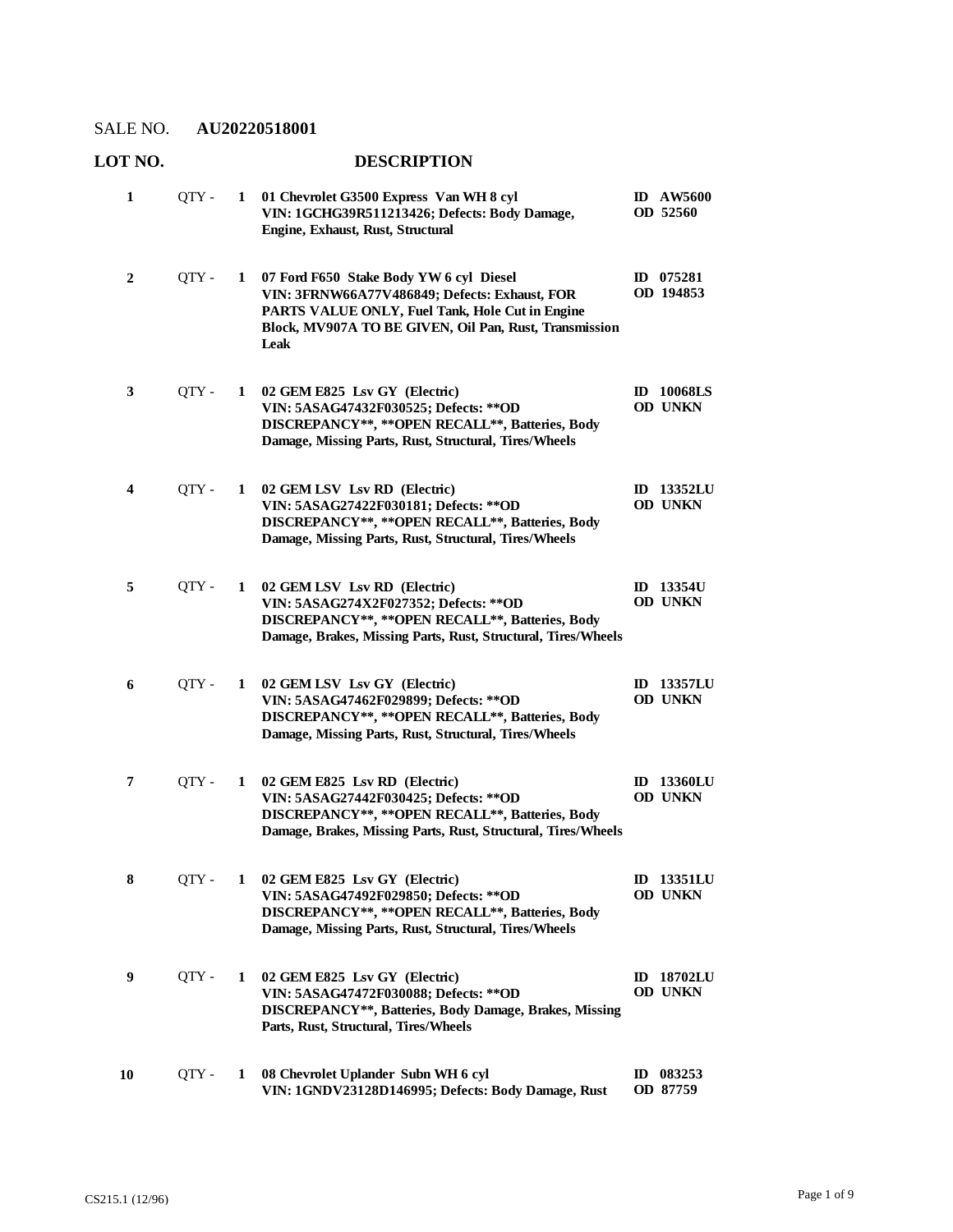| 11 | OTY - | 1 | 12 Dodge Ram Van WH 6 cyl<br>VIN: 2C4JDGAG0CR317851; Defects: Transmission                                                                                                               | ID 125529<br>OD 140917              |
|----|-------|---|------------------------------------------------------------------------------------------------------------------------------------------------------------------------------------------|-------------------------------------|
| 12 | QTY - | 1 | 11 Chevrolet Silverado Pickup YW 8 cyl<br>VIN: 1GC4CZCG1BF252412; Defects: Brakes, Engine,<br><b>Missing Parts, Rust, Tires/Wheels</b>                                                   | 115659<br>ID<br>OD 252651           |
| 13 | QTY - | 1 | 07 Ford F650 Dump YW 6 cyl Diesel<br>VIN: 3FRNW65AX7V486832; Defects: FOR PARTS<br>VALUE ONLY, Hole Cut in Engine Block, Missing Parts,<br>MV907A TO BE GIVEN, Rust                      | $ID$ 075239<br>OD 136049            |
| 14 | QTY - | 1 | 07 Ford F650 Dump YW 6 cyl Diesel<br>VIN: 3FRNW65A37V488664; Defects: FOR PARTS<br>VALUE ONLY, Hole Cut in Engine Block, MV907A TO BE<br><b>GIVEN, Rust</b>                              | ID 075243<br>OD 125884              |
| 15 | QTY - | 1 | 07 Ford F650 Dump YW 6 cyl Diesel<br>VIN: 3FRPW65A97V488676; Defects: FOR PARTS VALUE<br>ONLY, Hole Cut in Engine Block, MV907A TO BE GIVEN,<br>Oil Pressure, Rust                       | 075246<br>ID<br><b>OD</b> 199178    |
| 16 | QTY - | 1 | 11 Mack GU713 Dump YW 6 cyl Diesel<br><b>Stear Gear Box Leak</b><br>VIN: 1M2AX04CXBM009039; Defects: Body Rust, Brakes,<br><b>Engine, Hydraulics</b>                                     | ID 115095<br>OD 117050              |
| 17 | QTY - | 1 | 09 Mack GU713 Dump YW 6 cyl Diesel<br>VIN: 1M2AX04C99M004182; Defects: A/C Not Working,<br>Body Rust, Conveyor, Electrical, Hydraulics, Lights, Rust,<br>Tires/Wheels, Transaxle/Diffmtl | ID 095104<br>OD 144850              |
| 18 | QTY - | 1 | 09 Mack GU713 Dump YW 6 cyl Diesel<br>VIN: 1M2AX04C29M004184; Defects: Body Rust, Engine<br><b>Light, Exhaust, Lights</b>                                                                | $ID$ 095105<br>OD 126457            |
| 19 | OTY - | 1 | 03 International 4200 Van RD 8 cyl<br>VIN: 1HTMPAFM83H585464; Defects: Frame Rusted                                                                                                      | ID 035119<br><b>OD 21808</b>        |
| 20 | QTY - | 1 | 08 Ford F350 Stake Body YW 8 cvl Diesel<br>VIN: 1FDWF37R78EC71680; Defects: Body Rust, Front<br>End, Rust                                                                                | 085332<br>$\mathbf{D}$<br>OD 131850 |
| 21 | QTY - | 1 | 08 Ford F350 Pickup YW 8 cyl Diesel<br>VIN: 1FDWF34R58EC71648; Defects: Body Rust, Fuel<br>Tank, Heater Core, Missing Parts, Pinion Seal                                                 | ID 085319<br>OD 101400              |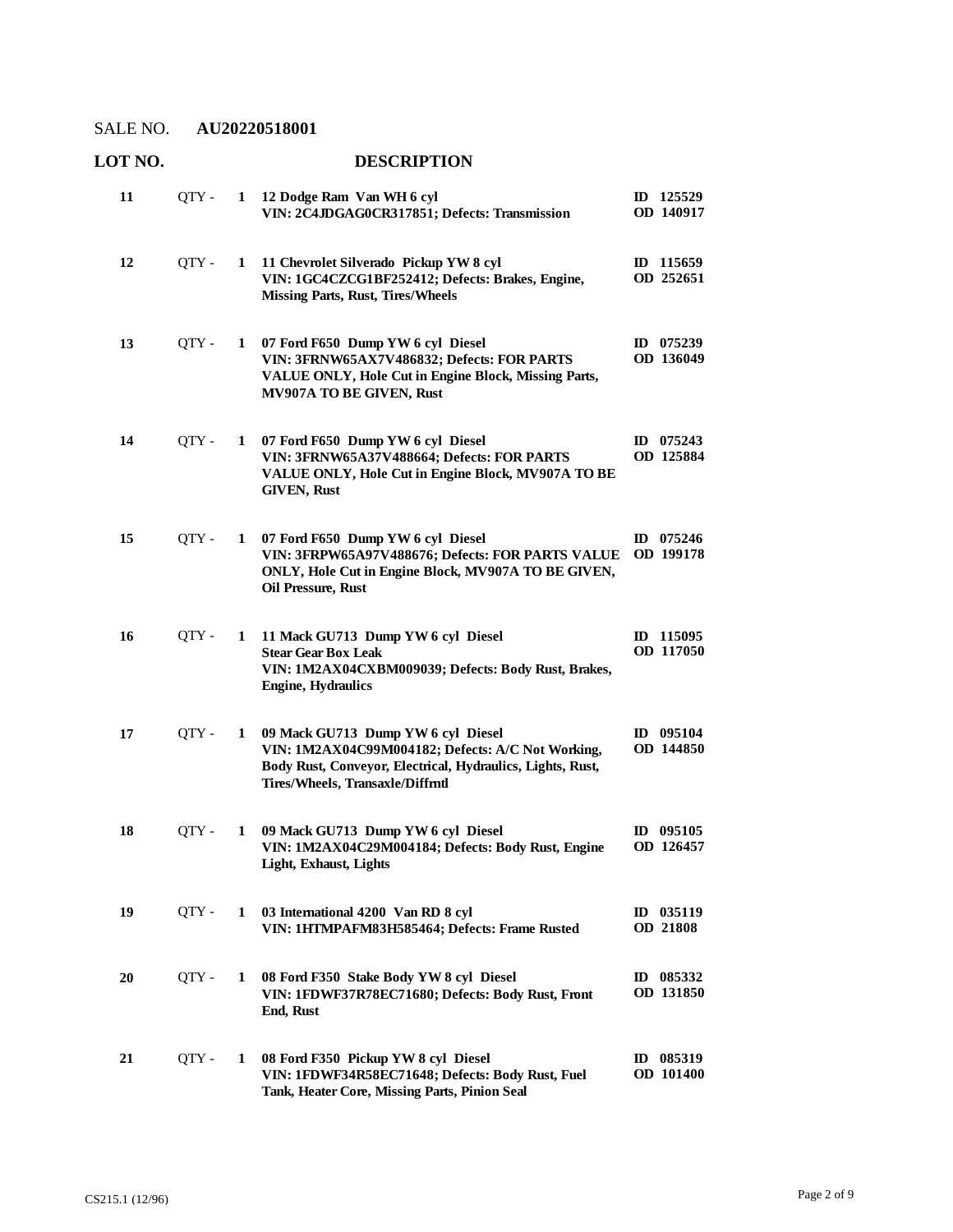| 22 | QTY-  | 1 | 11 Chevrolet Silverado Pickup YW 8 cyl<br>VIN: 1GC4CZCG9BF252433; Defects: Accident Damage,<br><b>Front End, Steering</b>                                            | ID 115665<br>OD 204321        |
|----|-------|---|----------------------------------------------------------------------------------------------------------------------------------------------------------------------|-------------------------------|
| 23 | QTY - | 1 | 13 Ford F250 Pickup YW 8 cyl<br>VIN: 1FTBF2A6XDEB37817; Defects: Engine, Rust                                                                                        | ID 135400<br>OD 181089        |
| 24 | QTY-  | 1 | 11 Ford F250 Pickup YW 8 cyl Box supports rotted off<br>VIN: 1FTBF2A65BEB48446; Defects: Exhaust, Rust                                                               | ID 115372<br>OD 158117        |
| 25 | QTY - | 1 | 08 Dodge Durango WH 8 cyl<br>VIN: 1D8HB38N88F152035; Defects: Battery, Body<br>Damage, Brakes, Engine, Frame Rotted Out, Rust                                        | <b>ID</b> AY6152<br>OD 136541 |
| 26 | QTY - | 1 | 11 Mack GU713 Dump YW 6 cyl Diesel<br><b>Dump Box Issue</b><br>VIN: 1M2AX04C5BM008980; Defects: Body Rust, Engine<br>Light, Hydraulics, Lights, Oil Leak, Structural | ID 115089<br>OD 160301        |
| 27 | OTY - | 1 | 11 Mack GU713 Dump YW 6 cyl Diesel<br><b>Pivot Pin Siezed</b><br>VIN: 1M2AX04C6BM009037; Defects: Body Rust,<br><b>Transmission, Transmission Leak</b>               | ID 115093<br>OD 125641        |
| 28 | QTY - | 1 | 11 Mack GU713 Dump YW 6 cyl Diesel<br><b>Broken Rear Spring</b><br>VIN: 1M2AX04C8BM009038; Defects: Body Rust, Crank<br>Seal, Engine, Oil Leak, Oil Pan, Radiator    | ID 115094<br>OD 168996        |
| 29 | QTY-  | 1 | 11 Mack GU713 Dump YW 6 cyl Diesel<br><b>Rear Axles Leaking</b><br>VIN: 1M2AX04C8M009041; Defects: A/C Not Working,<br>Axle, Body Rust, Exhaust, Windshield          | ID 115097<br>OD 137037        |
| 30 | QTY - |   | 1 11 Mack GU713 Dump YW 6 cyl Diesel<br>VIN: 1M2AX04CXBM009042; Defects: A/C Not Working,<br>Body Rust, Emissions, Injectors, Missing Door, Suspension               | ID 115098<br>OD 115409        |
| 31 | QTY - | 1 | 11 Mack GU713 Dump YW 6 cyl Diesel<br>VIN: 1M2AX04C9BM009016; Defects: Air Bags, Brakes,<br>Frame Rotted Out, Radiator, Suspension, Transfer Case                    | ID 115131<br>OD 146726        |
| 32 | QTY - | 1 | 09 Mack GU713 Dump YW 6 cyl Diesel<br>VIN: 1M2AX04C29M006968; Defects: ABS Light, Body<br>Rust, Exhaust, Steering, Transmission                                      | ID 095287<br>OD 197188        |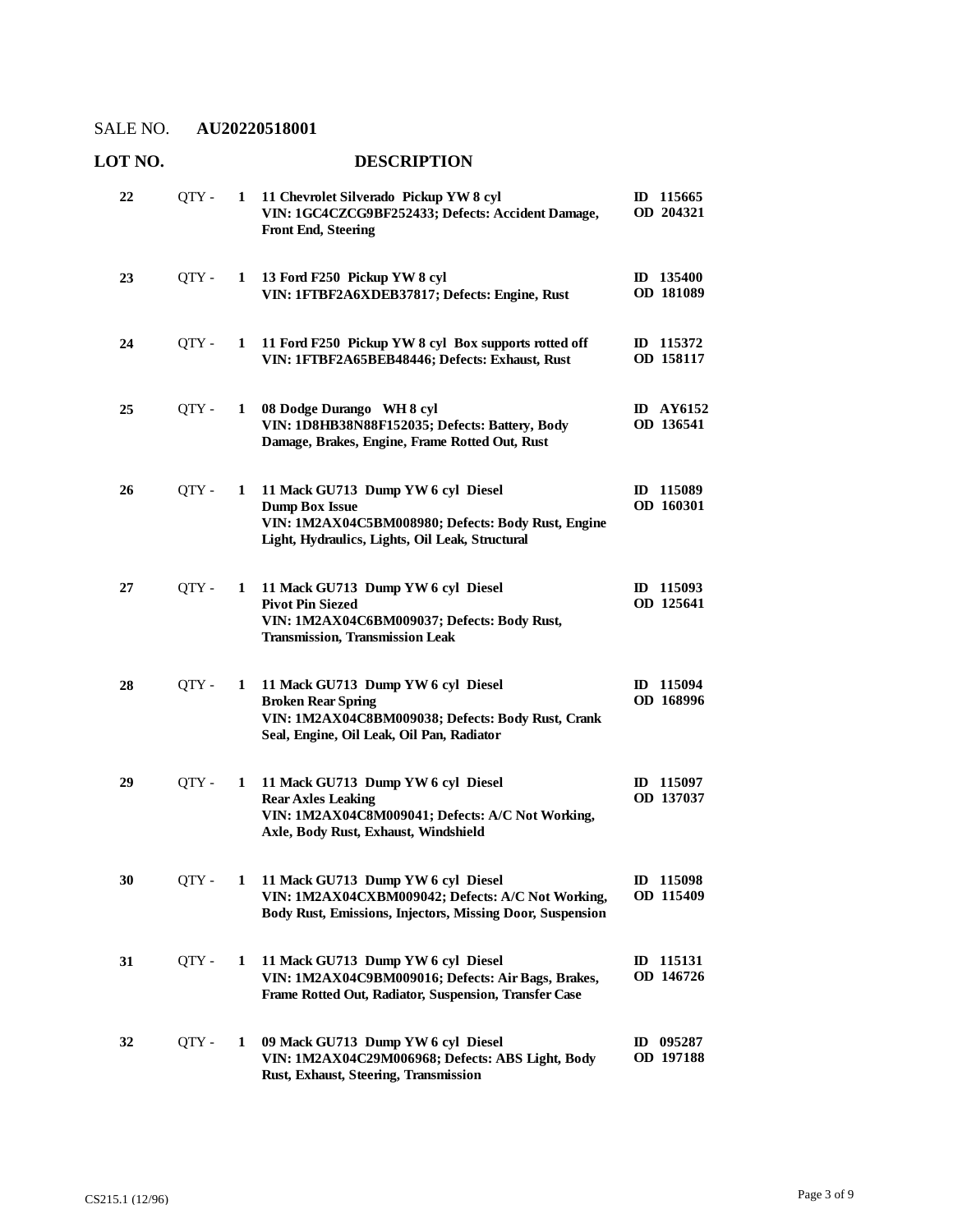| 33 | QTY - | $\mathbf{1}$ | 01 International 470 Stake Body YW 8 cyl Diesel<br>VIN: 1HTSCABM11H332881; Defects: Body Damage,<br>Brakes, FOR PARTS VALUE ONLY, Hole Cut in Engine<br>Block, MV907A TO BE GIVEN, Rust | ID 005673<br>OD 55417        |
|----|-------|--------------|-----------------------------------------------------------------------------------------------------------------------------------------------------------------------------------------|------------------------------|
| 34 | QTY - | $\mathbf{1}$ | 86 International S1654 YW 8 cyl No Bed, Diesel<br>VIN: 1HTLAHEL3GHA30350; Defects: FOR PARTS<br>VALUE ONLY, Hole Cut in Engine Block, NO REG.<br><b>DOCUMENTS, NO TITLE, Rust</b>       | ID 865306<br>OD 73739        |
| 35 | QTY - |              | 1 86 International Chassis YW 8 cyl<br>VIN: 1HTLAHEL3GHA30350; Defects: NO REG.<br>DOCUMENTS, NO TITLE, Rust                                                                            | ID 865306<br>** CANCELLED ** |
| 36 | OTY - | $\mathbf{1}$ | Hein-Warner Wheel Dolly Defects: missing jack                                                                                                                                           |                              |
| 37 | OTY - | $\mathbf{1}$ | <b>Worm Drive Skill Saw in Metal Box</b>                                                                                                                                                |                              |
| 38 | OTY - |              | 1 (2) Pallets of Hydraulic Fittings, Hose and Crimp Tools                                                                                                                               |                              |
| 39 | OTY - | $\mathbf{1}$ | Weaver, Model W-937 Tire Balancer S/N 912050836                                                                                                                                         |                              |
| 40 | OTY - | 1            | Onan Generator, Model 7NHMFA26105F S/N 953463232                                                                                                                                        | ** CANCELLED **              |
| 41 | OTY - | $\mathbf{1}$ | Rockwell Circular Saw in metal Box                                                                                                                                                      |                              |
| 42 | OTY - | $\mathbf{1}$ | Porter Cable Jig Saw in Metal Box                                                                                                                                                       |                              |
| 43 | OTY - | $\mathbf{1}$ | Rockwell 3/4inch Electric Drill                                                                                                                                                         |                              |
| 44 | OTY - | $\mathbf{1}$ | Lot of (2) 55 Gallon Drums of 5W20 Motor Oil                                                                                                                                            |                              |
| 45 | QTY - | 1            | Homelite HMLTE, Model EH4400HD Gen AC 30/40 K S/N<br>HN1570567                                                                                                                          |                              |
| 46 | QTY - | 1            | Champion, Model BD362961 60 gallon Air Compressor                                                                                                                                       |                              |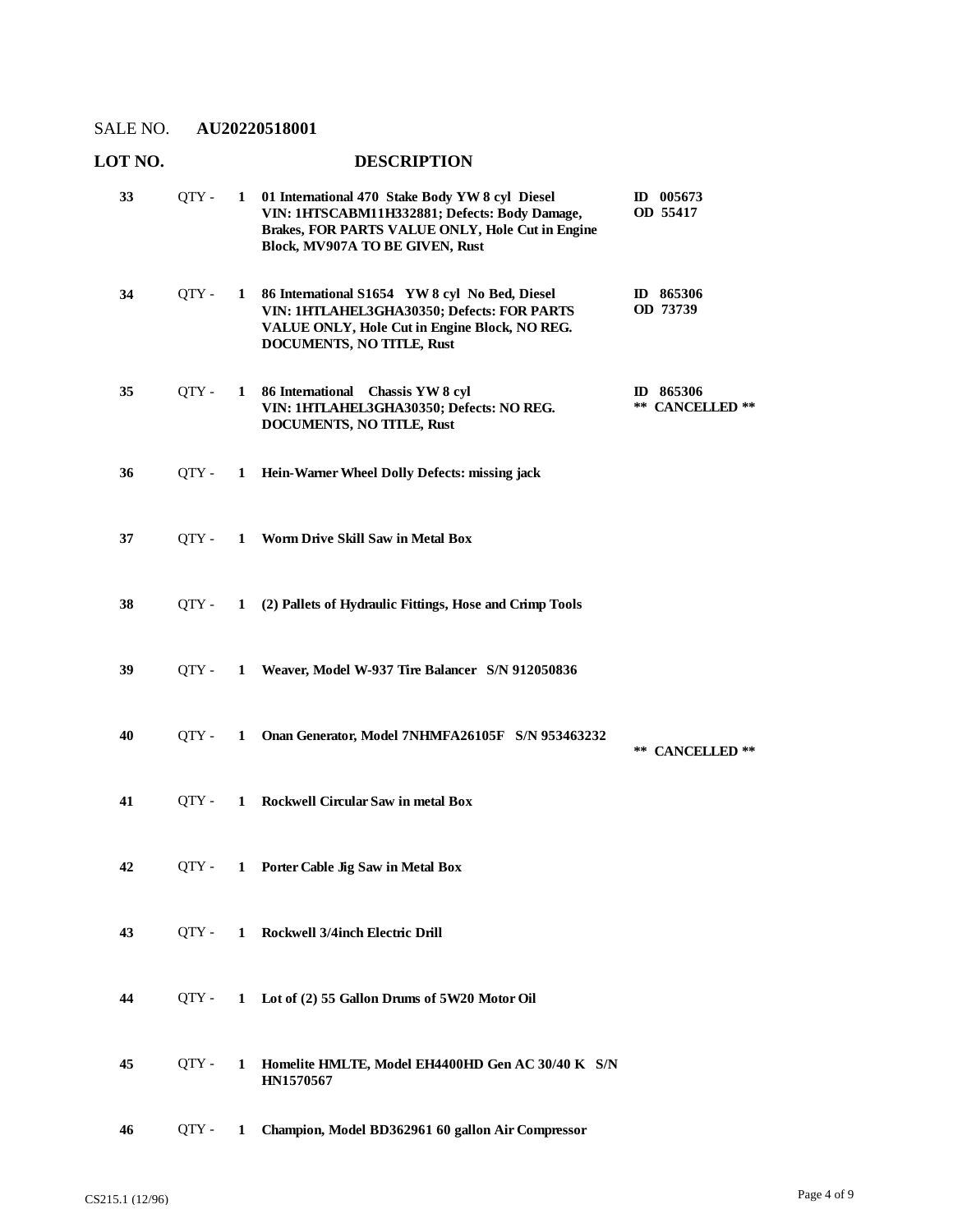| LOT NO. |       |              | <b>DESCRIPTION</b>                                                                                                                                                            |                  |
|---------|-------|--------------|-------------------------------------------------------------------------------------------------------------------------------------------------------------------------------|------------------|
| 47      | QTY - | $\mathbf{1}$ | Military 60 gallon Air Compressor S/N 156732                                                                                                                                  |                  |
| 48      | OTY - | 1            | Curtis 60 Gallon Air Compressor S/N 8529897                                                                                                                                   |                  |
| 49      | QTY - |              | 1 Arbor Press                                                                                                                                                                 |                  |
| 50      | OTY - | $\mathbf{1}$ | Leroi, Model Q175 Comp 161/185CFM S/N 3271X102                                                                                                                                |                  |
| 51      | OTY - | 1            | <b>Miscellaneous Box of Sweeper Broom Refills</b>                                                                                                                             |                  |
| 52      | QTY - | 1            | Airflomfg, Model PSV8ESS Spreader Material Small;<br>Defects: Engine S/N 18423                                                                                                |                  |
| 53      | OTY - | 1            | Buyers Material, Model SHPE2000 Spreader 2CUYD S/N<br>1652                                                                                                                    |                  |
| 54      | QTY - | 1            | Buyers Material Spreader, Model SHPE2000 2CUYD S/N<br>1655                                                                                                                    |                  |
| 55      | QTY - | 1            | John Deere, Model X475 Mower SM Trac To 30; Defects:<br>Engine S/N MOX475A012554                                                                                              |                  |
| 56      | OTY - | 1            | <b>Hydraulic Tank with Electric Pump</b>                                                                                                                                      |                  |
| 57      | QTY - | 1            | (2) Pallets of Miscellaneous used Older Parts                                                                                                                                 |                  |
| 58      | QTY - | 1            | Toro 30789 Mower RD 4 cyl. Gas<br>Defects: Uknown Hours, Rust, Body Damage, Engine,<br>Brakes, Battery S/N 80344                                                              |                  |
| 59      | QTY - | 1            | Toro Wheel Horse Riding Mower RD 2 cyl. Gas<br>Defects: Unknown Hours, Body Damage, Engine, Tires                                                                             |                  |
| 60      | QTY - | 1            | 13 Jacobsen GKIV Riding Greens Mower OR Gas (Hours:<br>797)<br>Defects: Accident Damage, Engine, Hydraulics, Frame,<br>Electrical System, Missing Mowing Reels S/N 6230602248 | <b>ID</b> C13002 |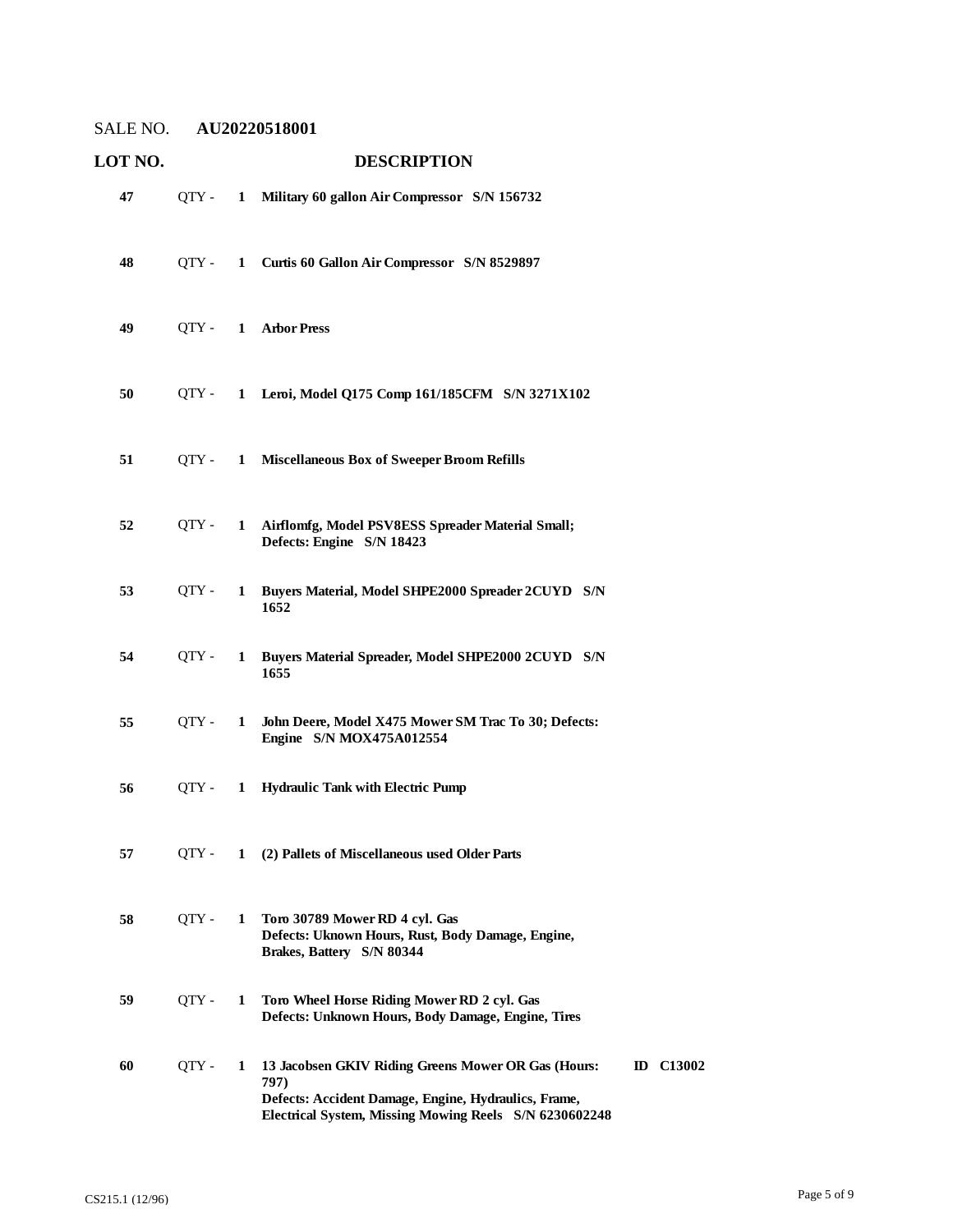| 61 | OTY - |              | 1 05 Toro GM 3100 Riding Greens Mower RD 18HP Gas<br>(Hours: 3950)<br>Defects: Electrical, Frame, Hydraulics, Missing Mowing<br>Reels S/N 250000397                      | <b>ID</b> C05008 |
|----|-------|--------------|--------------------------------------------------------------------------------------------------------------------------------------------------------------------------|------------------|
| 62 | QTY - | 1            | 02 Jacobsen GKIV Riding Greens Mower OR 2 cyl. Gas<br>(Hours:1794)<br>Defects: Seat Body Panels, Hydraulics, Electrical, Engine,<br><b>Missing Reels</b> S/N 94671400406 | <b>ID</b> C02013 |
| 63 | OTY - | 1            | 02 Tuff Pressure Washer RD Electric/Diesel<br><b>Defects: Electrical, Burner</b>                                                                                         |                  |
| 64 | QTY - | 1            | 09 Eride LSVT Cart WH 0 cyl. Electric<br>Defects: Unknown Hours, Batteries, Tires, Brakes, Body<br>Damage, Rust S/N 1E9EA15S79P363354                                    | <b>ID AY3688</b> |
| 65 | QTY - | $\mathbf{1}$ | Onan 6.8KW Marquis 7000 Generator Model<br>7NHMFA26105F Skid Mounted S/N L953463232                                                                                      |                  |
| 66 | OTY - | 1            | <b>Tarp System For Medium Duty Dump Truck</b>                                                                                                                            | ** CANCELLED **  |
| 67 | OTY - |              | 1 09 Lely H Spreader RD S/N 2320115056241                                                                                                                                | <b>ID</b> F09016 |
| 68 | OTY - | 1            | 97 Turfco MeterMatic Spreader Top Dresser BR<br>Defects: Drive Chain, Wheels S/N 298860                                                                                  | <b>ID</b> F17181 |
| 69 | OTY - | 1            | Fisher 8ft. Snow Plow Minute Mount No truck mount/controls                                                                                                               |                  |
| 70 | OTY - | $\mathbf{1}$ | Truck Cap Manuf. ARE Fiberglass off of Ford Pickup                                                                                                                       |                  |
| 71 | QTY - |              | 1 Repaired 90 Gallon Mack Fuel Tank                                                                                                                                      |                  |
| 72 | OTY - | $\mathbf{1}$ | Lot of (2) Fisher 10Ft. Snow Plows Minute Mount No truck<br>mount/controls                                                                                               |                  |
| 73 | QTY - | $\mathbf{1}$ | Case, Model MK2K TRK Forklift 5M/6M L Defects; No<br>Title, No Reg. S/N 16960                                                                                            |                  |
| 74 | OTY - | 1            | HIVU, Model TM4815SD Arrowboard Trail; Defects:<br>Engine S/N 58223000363                                                                                                |                  |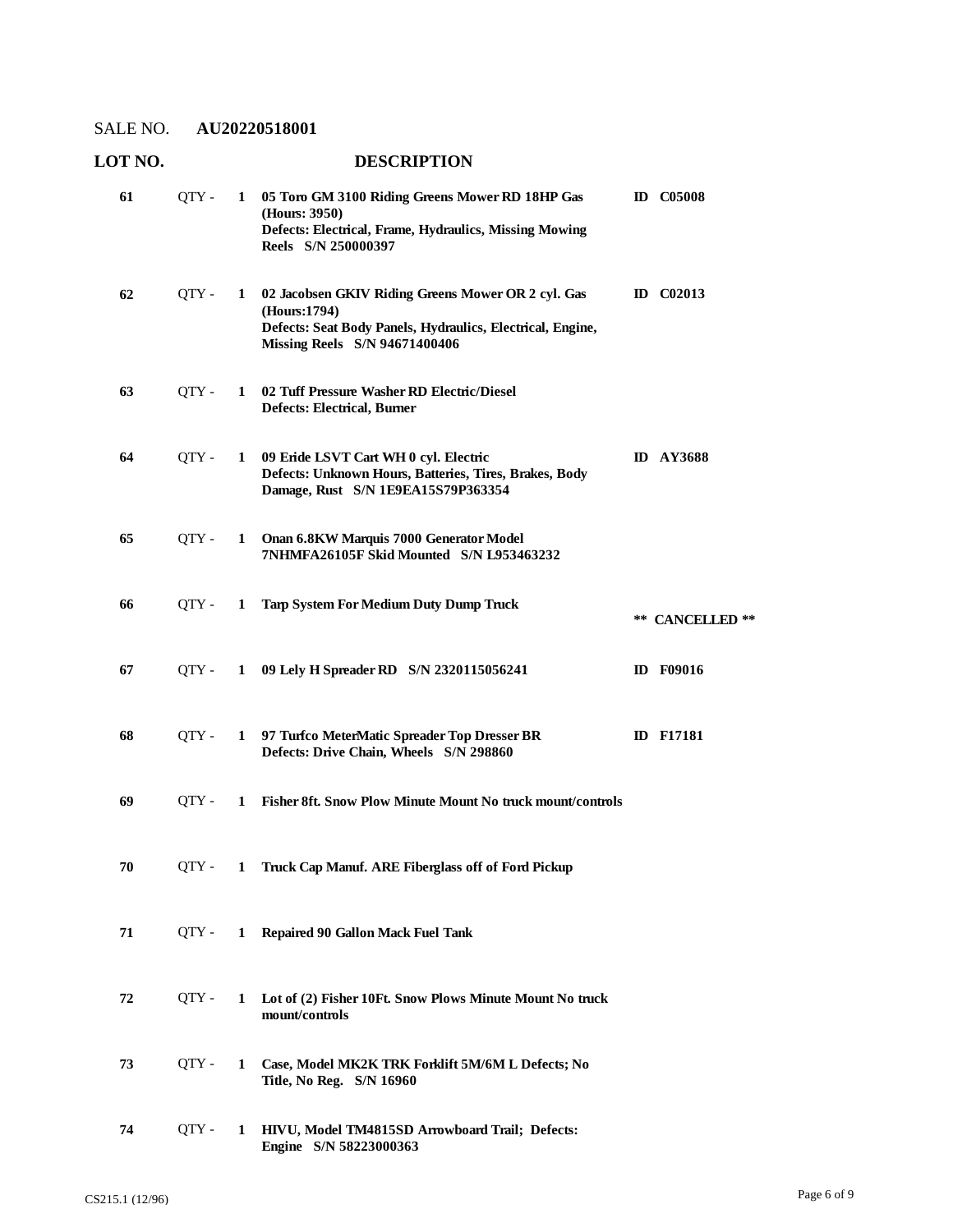| LOT NO. | <b>DESCRIPTION</b> |   |                                                                                                                                                                                |  |                  |
|---------|--------------------|---|--------------------------------------------------------------------------------------------------------------------------------------------------------------------------------|--|------------------|
| 75      | QTY -              | 1 | Case, Model 4210 Trac Right/Rear MTD; No Reg, No<br>Docs.Defects: Steering, Missing Parts S/N JJE0909323                                                                       |  |                  |
| 76      | QTY -              | 1 | Safestop TRK MTD Attn Safe Stop, Model 8291, Defects:<br>Parts Only S/N 2853280011                                                                                             |  |                  |
| 77      | QTY -              | 1 | Brush Hog, Model 406 S/N 1211056                                                                                                                                               |  |                  |
| 78      | QTY -              | 1 | 84 John Deere 950 Tractor GR 3 cyl. Gas Plow, Bush Hog<br>(Hours: 2704.9) (No Reg Docs)<br>Defects: Battery, Brakes, Rust, Rot Body Damage, Broken<br>Window S/N CH0950S020305 |  | <b>ID AK1314</b> |
| 79      | QTY -              | 1 | <b>Bobcat 811 Backhoe Attachment WH/GY</b><br>Defects: Rust, Body Damage S/N 630002291                                                                                         |  |                  |
| 80      | QTY-               | 1 | 02 New Holland Backhoe/Load Tractor Attachment BL<br>Defects: Hydraulics, Pins, Bucket S/N 751481                                                                              |  | <b>ID</b> C02012 |
| 81      | QTY -              | 1 | Toro Groundsmaster 345 Unit RD 3 cyl. (Hours: 2110.6) Gas<br>Defects: Body Damage, Engine, Battery, Tires, Missing Front<br><b>Attachment</b> S/N 230000145                    |  |                  |
| 82      | QTY -              | 1 | Toro Groundsmaster 345 Mower with Snow Brush RD 3 cyl.<br>Gas (Hours: 2869.5)<br>Defects: Body Damage, Engine, Battery, Tires S/N 60367                                        |  |                  |
| 83      | QTY-               | 1 | Melroe Sweeper 72 Sweeper Attachment GY<br>Defects: Rust, Body Damage, Hydraulic Lines S/N<br>783701968                                                                        |  |                  |
| 84      | QTY -              | 1 | 2019 Gregory, Model TTMA200 Attenuator Trailer S/N<br>4S93A241XKH089045                                                                                                        |  |                  |
| 85      | OTY -              | 1 | Lot of Approximately (2000) 5/8x4 inch Plow Bolts                                                                                                                              |  |                  |
| 86      | QTY -              | 1 | 2010 Wanco Arrow Board, Model WTSP55LSA<br>Defects: Accident Damage, Frame and Arrow Boards are<br>Damaged, Missing all Lights S/N 5F11S1013A1000730                           |  | ID 108506        |
| 87      | QTY-               | 1 | Safstop, Model 8290LC Impact Attenuator Defects: Parts<br>Only S/N SSII830                                                                                                     |  |                  |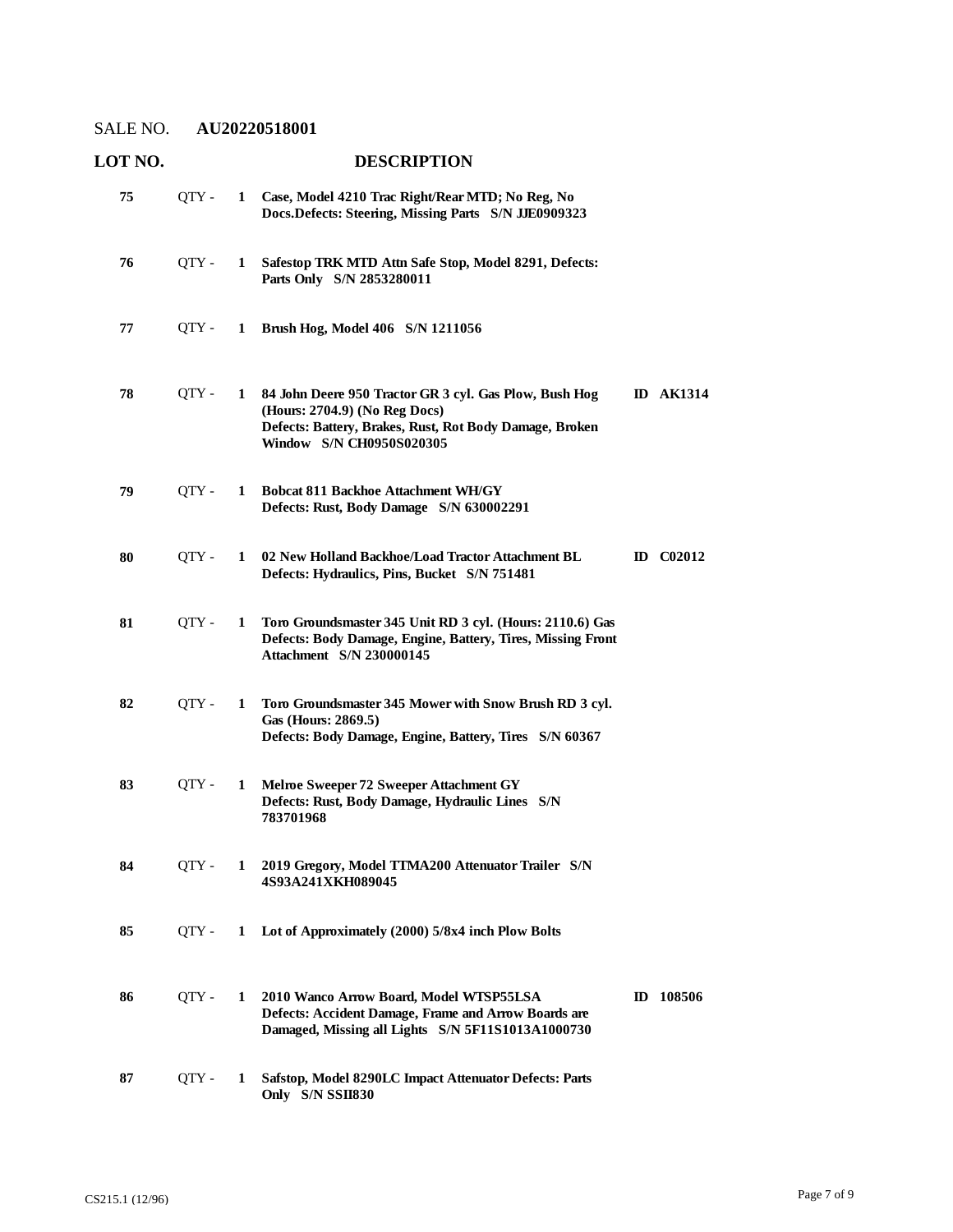| LOT NO. |       |   | <b>DESCRIPTION</b>                                                                                                                                                                          |                                     |
|---------|-------|---|---------------------------------------------------------------------------------------------------------------------------------------------------------------------------------------------|-------------------------------------|
| 88      | QTY - | 1 | Grove Model IND36 Crane wheel MTD 3T Defects; No Title,<br>No Reg. S/N 33907                                                                                                                |                                     |
| 89      | OTY - | 1 | Weaver, Model W-893 Tire Machine S/N 812051631                                                                                                                                              |                                     |
| 90      | QTY - | 1 | 05 Chevrolet Express Van WH 6 cyl<br>VIN: 1GCFG15X951150515; Defects: Body Damage, Frame<br>Rotted Out, Rust, Structural                                                                    | <b>ID</b> AZ8046<br>OD 187213       |
| 91      | QTY - | 1 | 07 GEM G82 Lsv GR (Electric)<br>VIN: 5ASAG47447F043128; Defects: ** OD<br>DISCREPANCY**, ** OPEN RECALL**, Battery, Body<br>Damage, Brakes, Missing Parts, Rust, Structural, Tires/Wheels   | <b>ID</b> 21865LU<br><b>OD UNKN</b> |
| 92      | QTY-  | 1 | 06 GEM G82 Lsv WH (Electric)<br>VIN: 5ASAK274X6F039683; Defects: ** OD<br>DISCREPANCY**, ** OPEN RECALL**, Batteries, Body<br>Damage, Missing Parts, Rust, Structural                       | <b>ID</b> 21877LU<br><b>OD UNKN</b> |
| 93      | QTY - | 1 | 06 GEM G82 Lsv WH (Electric)<br>VIN: 5ASAK27456F039686; Defects: ** OD<br>DISCREPANCY**, ** OPEN RECALL**, Batteries, Body<br>Damage, Missing Parts, Structural, Tires/Wheels               | <b>ID</b> 21879LU<br><b>OD UNKN</b> |
| 94      | QTY - | 1 | 06 GEM G82 Lsv WH (Electric)<br>VIN: 5ASAK27416F039703; Defects: ** OD<br>DISCREPANCY**, ** OPEN RECALL**, Batteries, Body<br>Damage, Missing Parts, Rust, Structural, Tires/Wheels         | <b>ID</b> 21882LU<br><b>OD UNKN</b> |
| 95      | QTY - | 1 | 06 GEM G82 Lsv WH (Electric)<br>VIN: 5ASAK27456F039705; Defects: ** OD<br>DISCREPANCY**, ** OPEN RECALL**, Batteries, Body<br>Damage, Missing Parts, Structural, Tires/Wheels               | <b>ID</b> 21883LU<br><b>OD UNKN</b> |
| 96      | QTY - | 1 | 06 GEM G82 Lsv WH (Electric)<br>VIN: 5ASAK27426F039709; Defects: ** OD<br>DISCREPANCY**, ** OPEN RECALL**, Batteries, Body<br>Damage, Brakes, Missing Parts, Rust, Structural, Tires/Wheels | <b>ID 21885LU</b><br>OD UNKN        |
| 97      | OTY - | 1 | 98 New Holland CA6 Tractor BL 3 cyl. Diesel<br><b>No Reg Docs</b><br>Defects: Hours Meter, Rust, Rot, Body Damage, Brakes,<br>Tires, Engine, Transmission<br>S/N 102972B                    | <b>ID AK1337</b>                    |